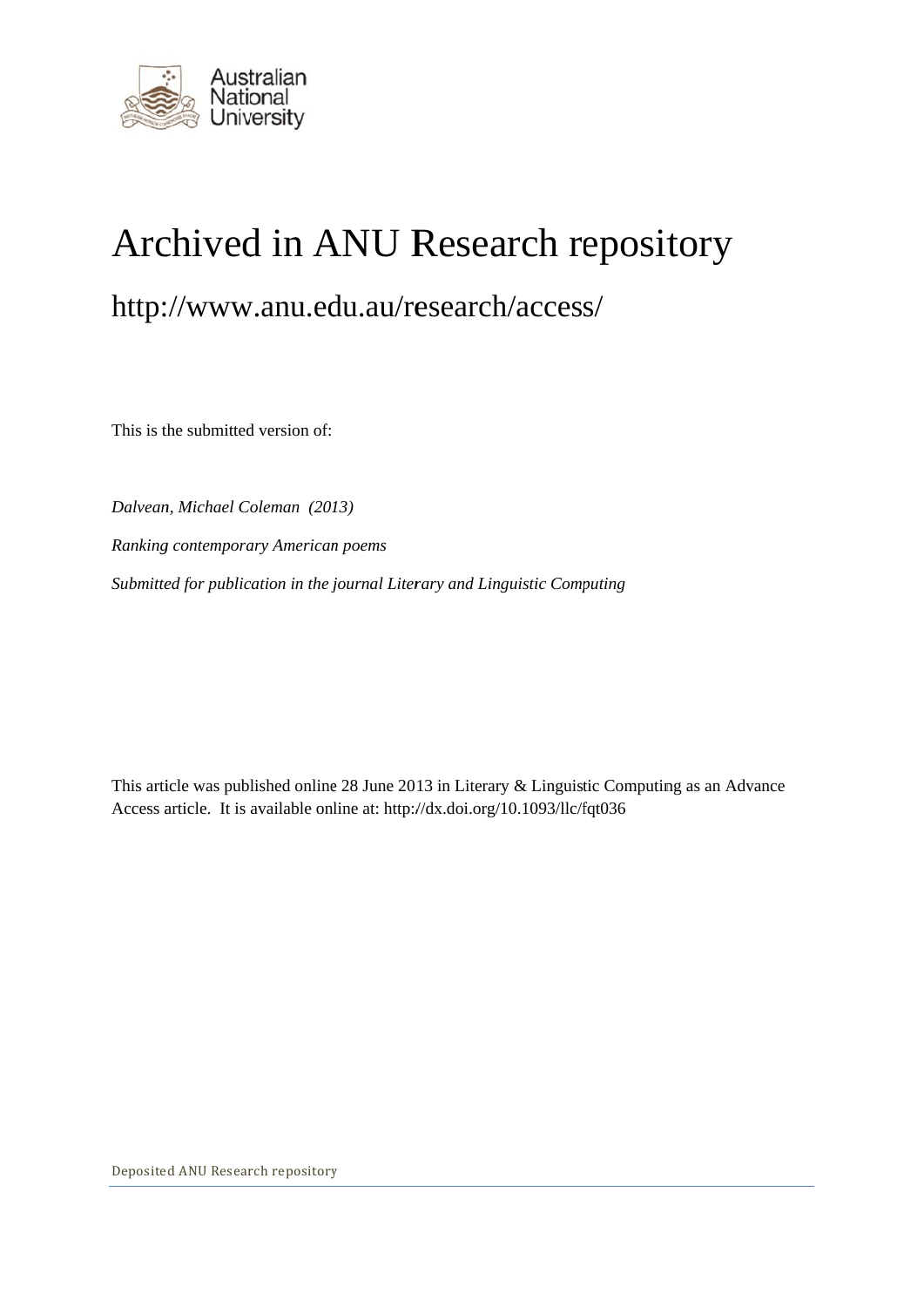## **Ranking Contemporary American Poems**

Michael Coleman Dalvean

Australian National University

School of Politics and International Relations

[michael.dalvean@anu.edu.au](mailto:michael.dalvean@anu.edu.au)

January 2013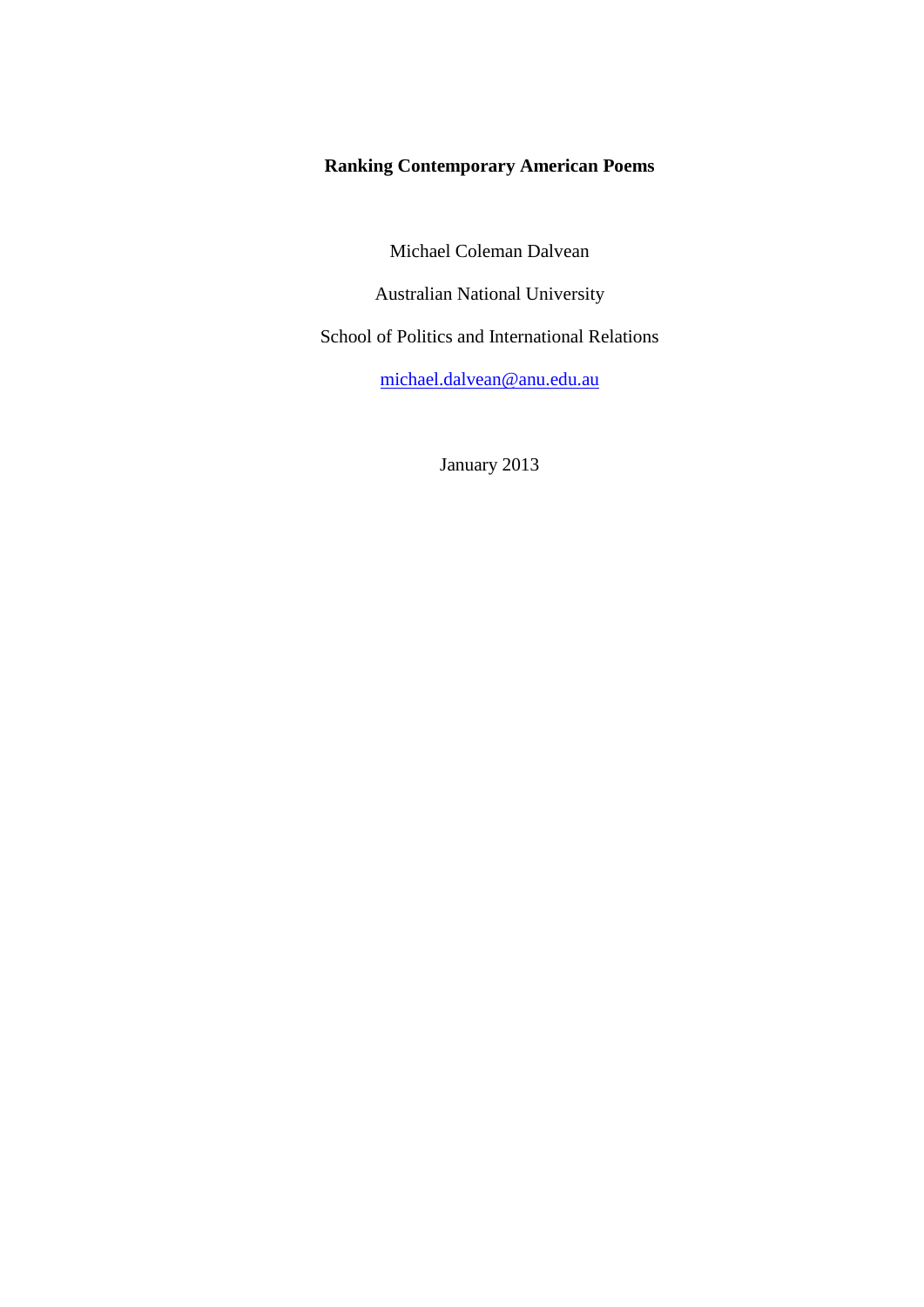#### **Introduction**

The purpose of this paper is to examine what distinguishes a "professional" poem from an "amateur" poem. The central idea here is that professional poets are more likely than amateur poets to have grasped the basic skills associated with writing poetry and have therefore been able to produce poems of lasting quality. Amateurs, on the other hand, are less likely to have mastered the basic required skills and are therefore less likely to have produced work of lasting quality. Intuitively, we know that there are differences between the skills of amateurs and professionals in various fields and we are quick to make aesthetic judgments based on our raw subjective responses. However, the objective quantification of the factors that lead to such responses is rarely considered. By using computational linguistics it is possible to objectively identify the characteristics of professional poems and amateur poems. This way an objective basis for our subjective responses can be identified.

The upshot of identifying the characteristics of high quality poems is that we can then come up with a means of placing poems on a continuum according to how much a poem exemplifies the characteristics of an amateur poem or, at the other extreme, a professional poem. We can then use this continuum to rank professional poems and, in doing so, we can make some objective statements about which poems are "better". There is a tradition of considering some poets as "minor" and others as "major" (Eliot, 1946). Placing poems on a continuum that is based on the extent to which poems possess the craftsmanship of a professional may be a step towards explaining why some poets are "greater" than others. Thus, an important element of this paper is the creation of such a continuum using a corpus of contemporary American poets.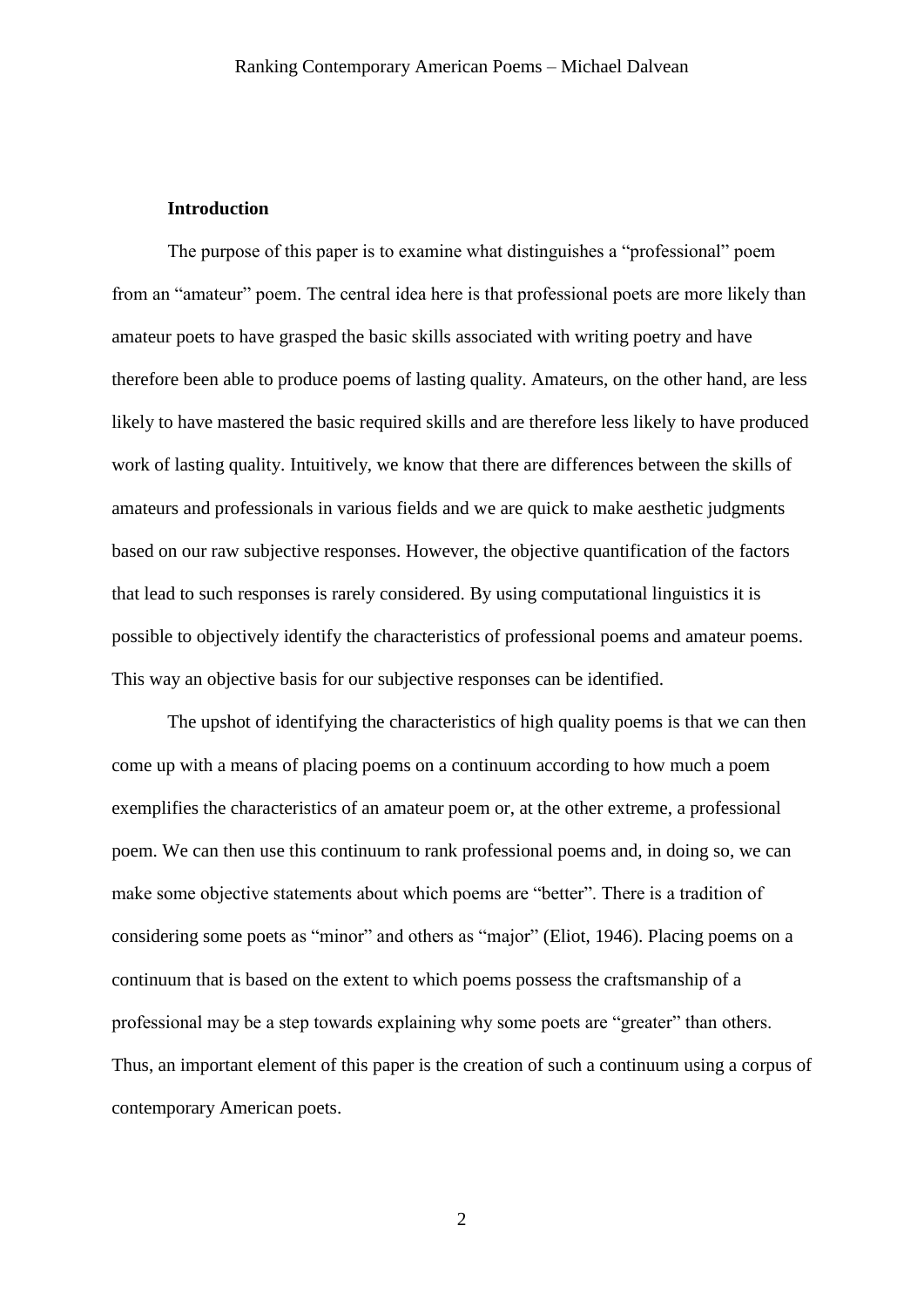#### **Related Work in Computational Linguistics**

Several computational linguistic approaches to the analysis of poetry have been made. Rhyme and meter have been quantified (Green, Bodrumlu, & Knight, 2010) and methods to classify poems according to individual authors and styles have been used (Kaplan & Blei, 2007). However, only two attempts have been made to isolate the variables associated with poetic talent. The first study to use computational linguistics to identify high quality poetry is Forsythe (Forsythe, 2000) which looked at the characteristics of English poems over the last 400 years. The analysis here was based on a study group of poems that consistently appeared in recent anthologies. A control group was selecting an "obscure" poem initially published in the same year as one of the poems in the study group. The obscure poems had not subsequently appeared in an anthology. This resulted in a sample consisting of 85 "successful" poems and 85 "unsuccessful" or "obscure" poems matched by year of publication. The study found that the successful poems had fewer syllables per word in their first lines and were more likely to have an initial line consisting of monosyllables. It was also found that successful poems had a lower number of letters per word, used more common words, and had simpler syntax. Thus, contrary to what we might expect, the more successful poems used simpler language. In essence, poems that use language that is simple and direct are more likely to be reproduced in anthologies. The second study is that of Kao and Jurafsky (2012). This study used a study group of 100 "successful" American poems, where success was defined as having been reproduced in the anthology *Contemporary American Poetry* (Poulin & Waters, 2006). They used a control group of 100 amateur poems selected from an amateur poetry website (www.amateurwriting.com). In terms of effect size and statistical significance, the biggest difference was that the professional poets used words that were more concrete than the amateur poets. Furthermore, the amateur poets were more likely to use perfect rhymes rather than approximate rhymes, more alliteration and more emotional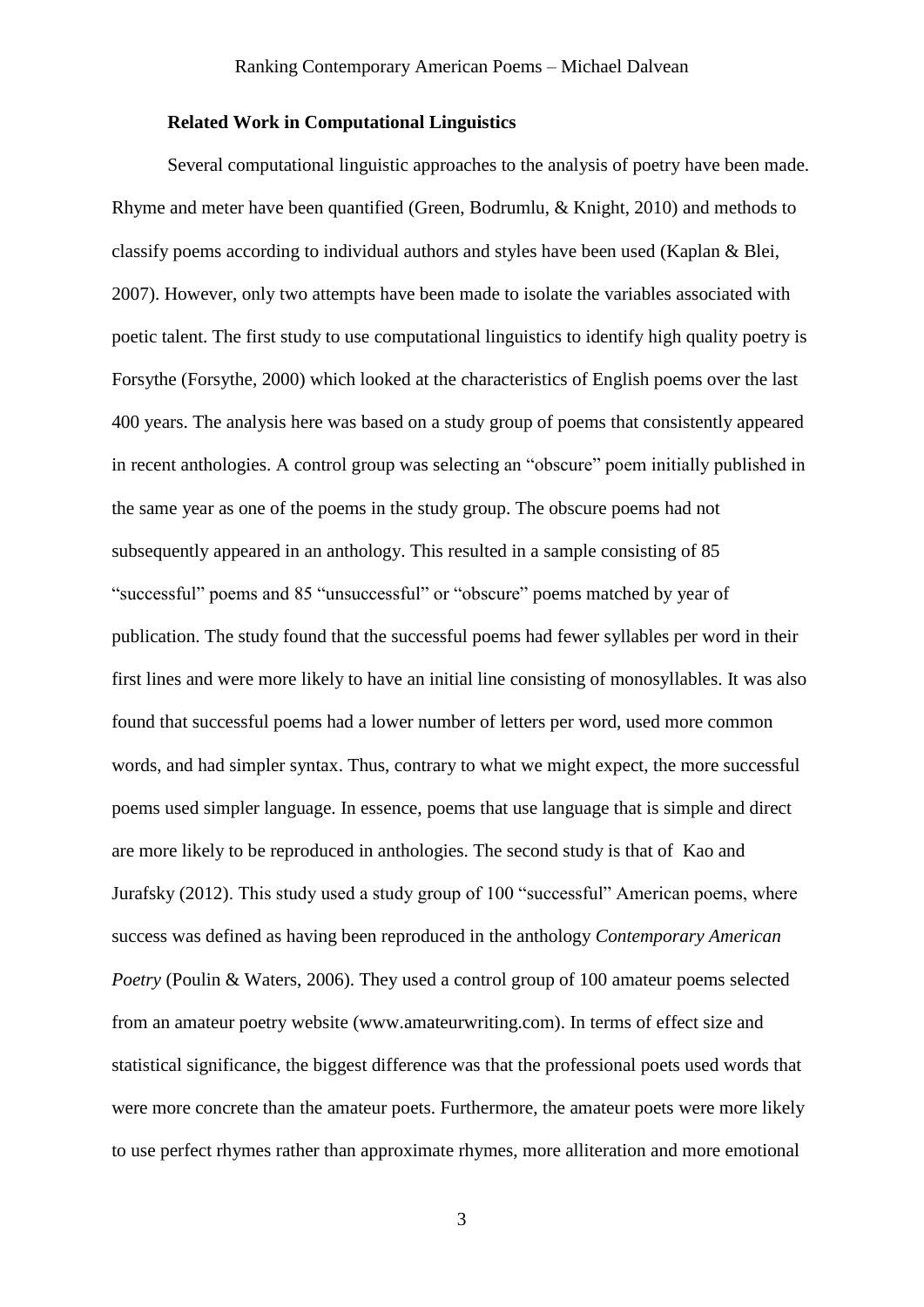words, both negative and positive. Finally, professional poets tend to use a greater variety of words than amateur poets. That is, the number of different words in the 100 professional poets is greater than the number of different words in the amateur corpus. This is not to say that they use more complex words, merely that they use a greater variety of simple words.

#### **An Alternative Approach**

In this paper I attempt to extend the kind of analysis undertaken in Forsythe (2000) and Kao and Jurafsky (2012). That is, I wish to determine what distinguishes a well-crafted poem from a less well-crafted poem. I use the same data as that used by Kao and Jurafsky (2012). However I extend the analysis in two ways. Firstly, I examine a broader range of linguistic variables than Kao and Jurafsky. The significant insight from Kao and Jurafsy's (2012) analysis is that the concreteness of words is far more important an indicator of poetic quality than any of the characteristics we might usually associated with poetic craft such as perfect end rhyme frequency or the type/token ratio. Therefore, if a search is made for linguistic characteristics using the types of variables that have been investigated in relation to language processing then there is the possibility that the insights gained by Kao and Jurafsky (2012) can be further extended. For this purpose I use 68 linguistic variables derived from Linguistic Inquiry and Word Count (Pennebaker, Francis, & Booth, 2001) and 32 psycholinguistic variables from the Paivio, Yuille and Madigan (1968) word norms. It will become apparent that this approach provides a further insight into the types of linguistic characteristics that distinguish professional from amateur poems.

A second way in which I extend the analysis of Kao and Jurafsky (2012) is to use machine learning to develop a classifier. The idea here is that if there are characteristics that distinguish amateur from professional poems then it should be possible to classify a given poem as being more towards the amateur end of the spectrum or more towards the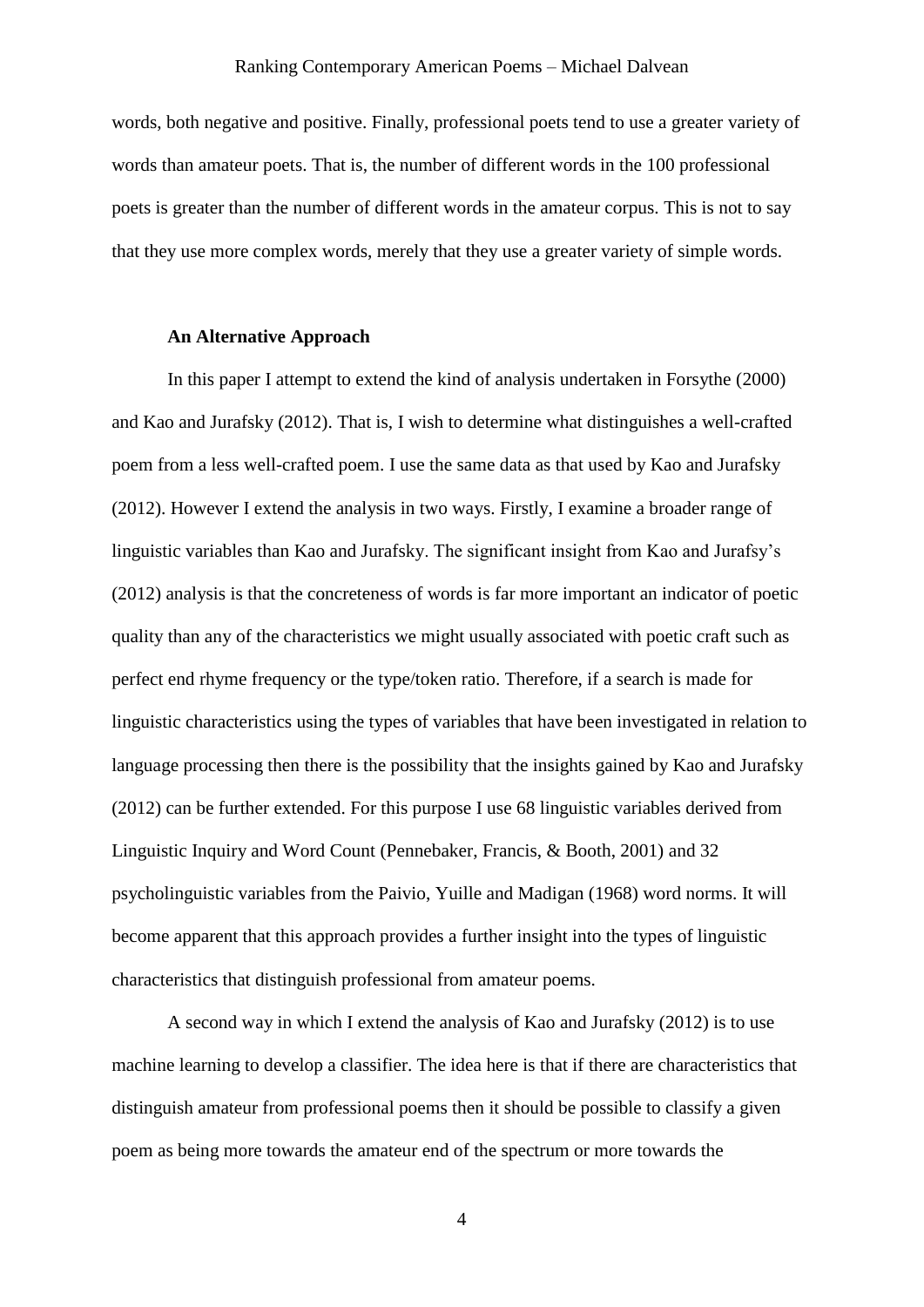professional end. This being the case, it is also possible to *rank* individual poems according to their position on the spectrum. Thus, given Kao and Jurafsky's (2012) selection of 100 professional poems it should be possible to rank them according to where they are on the spectrum. In this sense it is possible to state that, even among professional poets, some are better than others.

#### **Method**

#### *The Data*

The data consist of the 200 poems used by Kao and Jurafsky  $(2012)$ .<sup>1</sup> Of these 200 poems, 100 are professional poems drawn from *Contemporary American Poetry* (Poulin and Waters, 2006) and 100 are amateur poems drawn from [www.amateurwriting.com.](http://www.amateurwriting.com/) The professional poems were written in the later half  $20<sup>th</sup>$  century by poets who have been members of the Academy of American Poets. In the 100 poem corpus there are 67 individual poets. The number of poems chosen from the anthology was in direct proportion to the number of poems the poet had in the anthology. Where a poem was over 500 words it was removed and replaced by another poem by the same poet. The final selection of 100 poems had an average of 175 words (min = 33; max = 371) (Kao & Jurafsky, 2012, p. 4).

The 100 control poems were selected from [www.amateurwriting.com](http://www.amateurwriting.com/) which is a free website on which anyone is able to post their writing. Of the 2500 available at the time of selection, 100 were randomly selected and corrected for grammar and spelling. The average length of poems was 136 words (min = 21; max = 348) ) (Kao & Jurafsky, 2012, p. 4).

#### *The Variables*

-

 $<sup>1</sup>$  I would like to thank Justine Kao for supplying me with the data used in the analysis.</sup>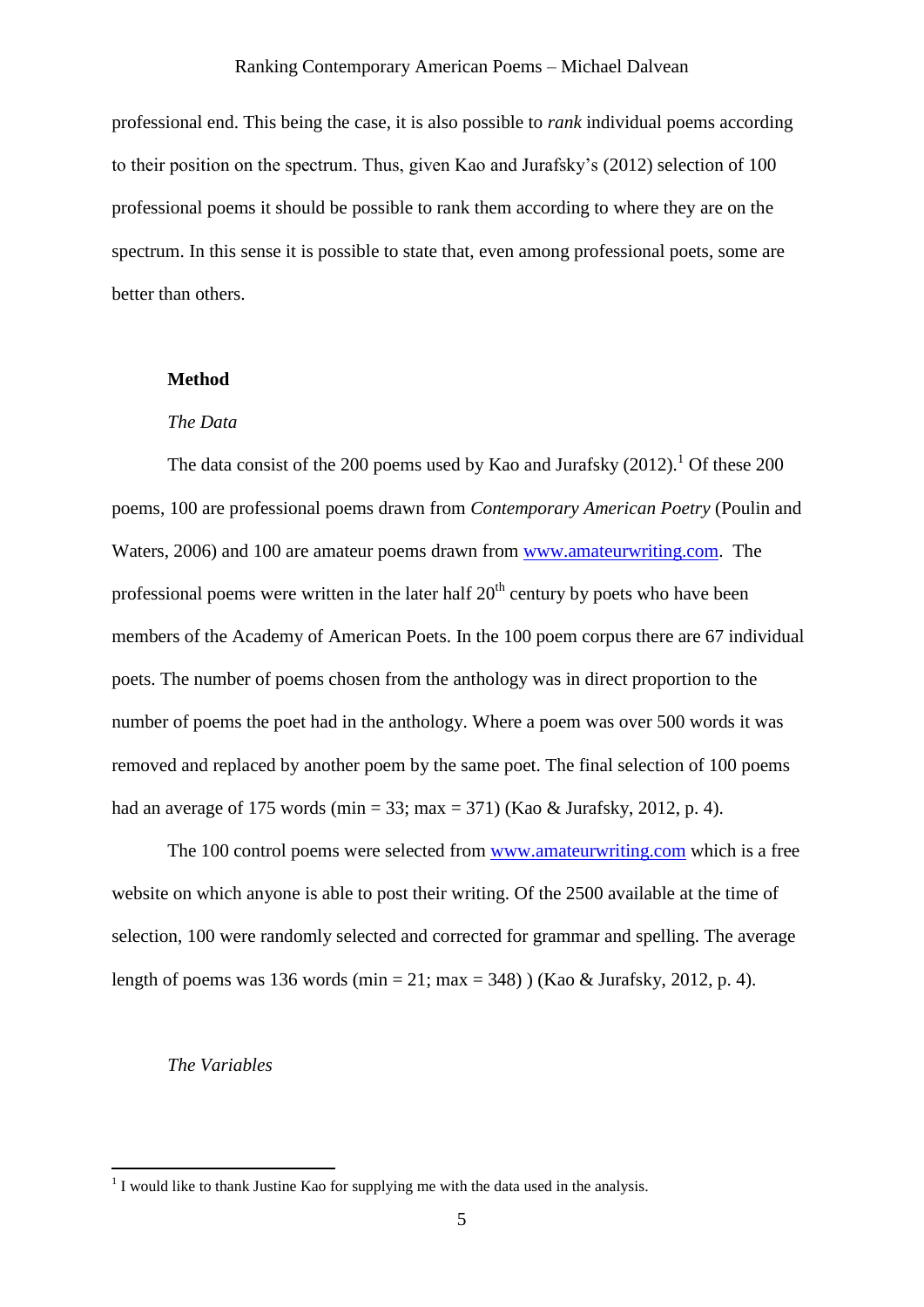The dependent variable in the analysis is a binary taking the value of 1 if the poem is by a professional poet and 0 if it is not. The independent variables are linguistic variables derived from two sources – Linguistic Inquiry and Word Count (LIWC) and the Paivio Yuille and Madigan (1968) word norms and their extension by Clarke and Paivio (2004).

Sixty eight linguistic variables were derived from Linguistic Inquiry and Word Count (LIWC). This program breaks text down into linguistic categories according to a specifically designed dictionary (Pennebaker, Francis, & Booth, 2001). The categories used are based common behavioural and cognitive processes and include Negative Emotion, Affect, Leisure, Work, Family, Social Activities and Psychological Processes. The categories were derived from lists of words empirically associated with each category. Thus, the Psychological Processes category was derived from words developed from the Positive Affect Negative Affect Scale (Watson, Clarke and Tellegen, 1988, cited in Pennebaker *et al* 2007), Roget's Thesaurus, and standard English dictionaries. Thus, with sixty-eight linguistic categories LIWC captures a great deal of the linguistic content of a given text.

An additional 32 psycholinguistic variables were derived from Paivio Yuille and Madigan's (1968) word norms and the extension of these by Clarke and Paivio (2004). The Paivio Yuille and Madison (1968) and Clarke and Paivio (2004) (PYMC) word norms are derived from a sample of 925 nouns. For each word, 32 linguistic and psycholinguistic variables were derived. Some of these are structural such as the number of letters and number of syllables. Another set of variables were derived from subjects' responses to the words by getting to answer questions on a number of psycholinguistic dimensions. The variable "meaningfulness" was derived by asking subjects, for each word, how many associated words they could think of in 30 seconds while the variable "age of acquisition" (AOA) was derived by asking subjects at what age they estimate they learnt each of the 925 words. The result is that there are 32 variables for each of the 925 words that measure their structural and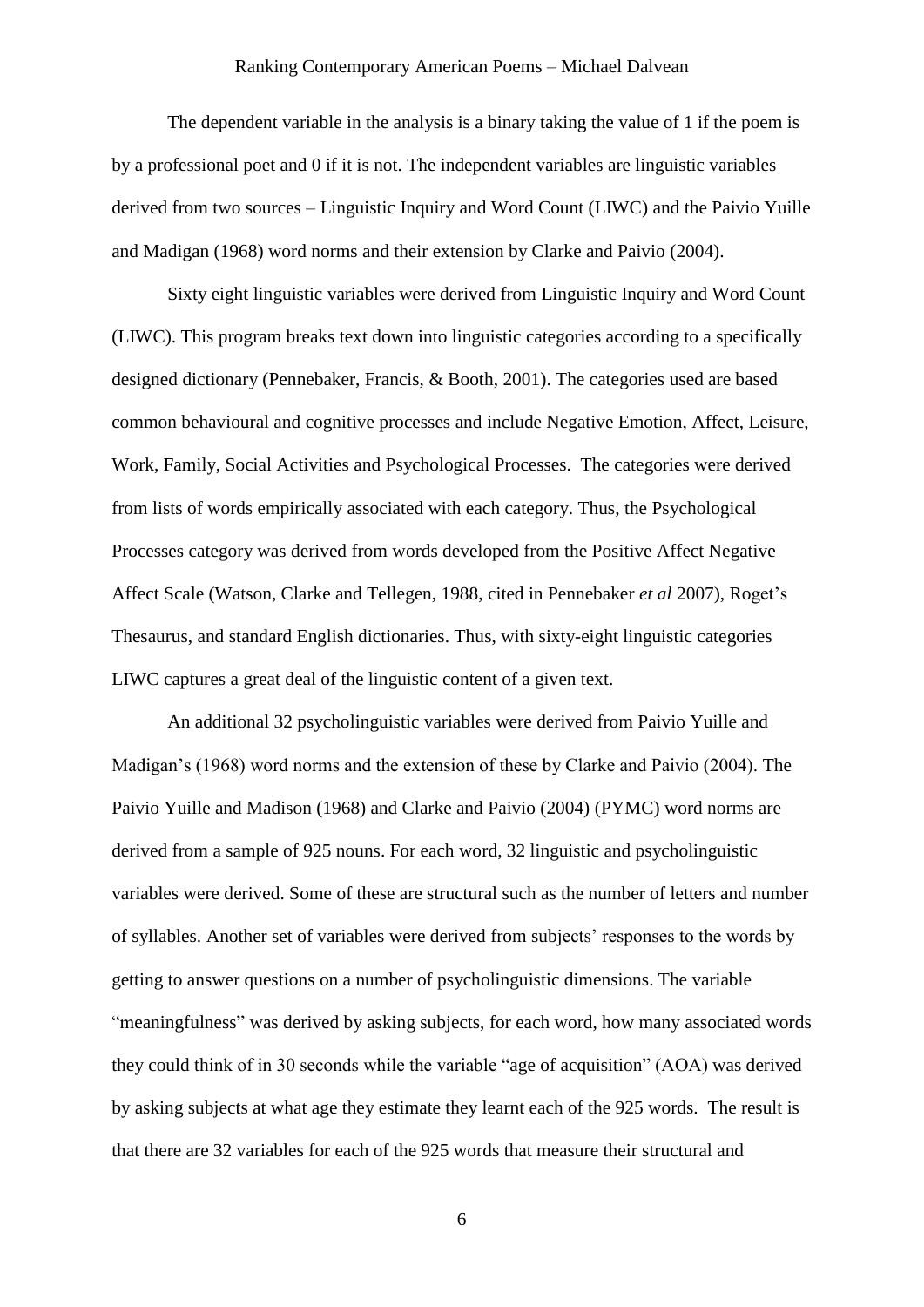psycholinguistic properties. In order to illustrate how the poems were scored on each of these 32 variables I shall use the "ease of definition" (Def) variable. This variable was derived by asking how easy is was to define each of the 925 words on a scale of 1 (very hard) to 7 (very easy). Thus, for each of the 925 words we have a Def score. Out of the 925 word sample the word that was easiest to define was "baby" (score  $= 6.79$ ) and the word that was the hardest to define was "gadfly" (score = 1.92). The average score for the 925 words was 5.14. Words with in this range were "vessel"  $(5.13)$ , "warmth"  $(5.13)$ , "alimony"  $(5.17)$  and "caravan"  $(5.17)$ .

To use the raw Def scores to score poems, the first stage was to determine, for each poem, which of the 925 words in the PYMCP sample were present. The average Def score for each poem could then be calculated. Consider for example the sentence

"The baby ridiculed the gadfly's caravan",

In this sentence the words "the" and "ridiculed" are not in the 925 word sample so they are not part of the calculation. The remaining words, "baby", "gadfly", and "caravan", are in the sample and have scores of 6.79, 1.92, and 5.17 respectively. The sentence contains three words from the sample so the "Def" score for the sentence is calculated as follows:

 $(6.79 + 1.92 + 5.17)/3 = 4.6.$ 

Using this methodology we get a proxy for the average Def (ease of definitions) of words used in each poem. It is only a proxy because it is based on a 925 word sample. The poems were scored on all 32 psycholinguistic variables in the same way as described above for Def.

Thus, the data consist of a corpus of 200 poems with the 100 professional poems scored as 1 and the amateur poems scored as 0. For each of these poems there are 68 linguistic variables derived from LIWC and 32 derived from the PYMCP norms.

#### **Machine Learning**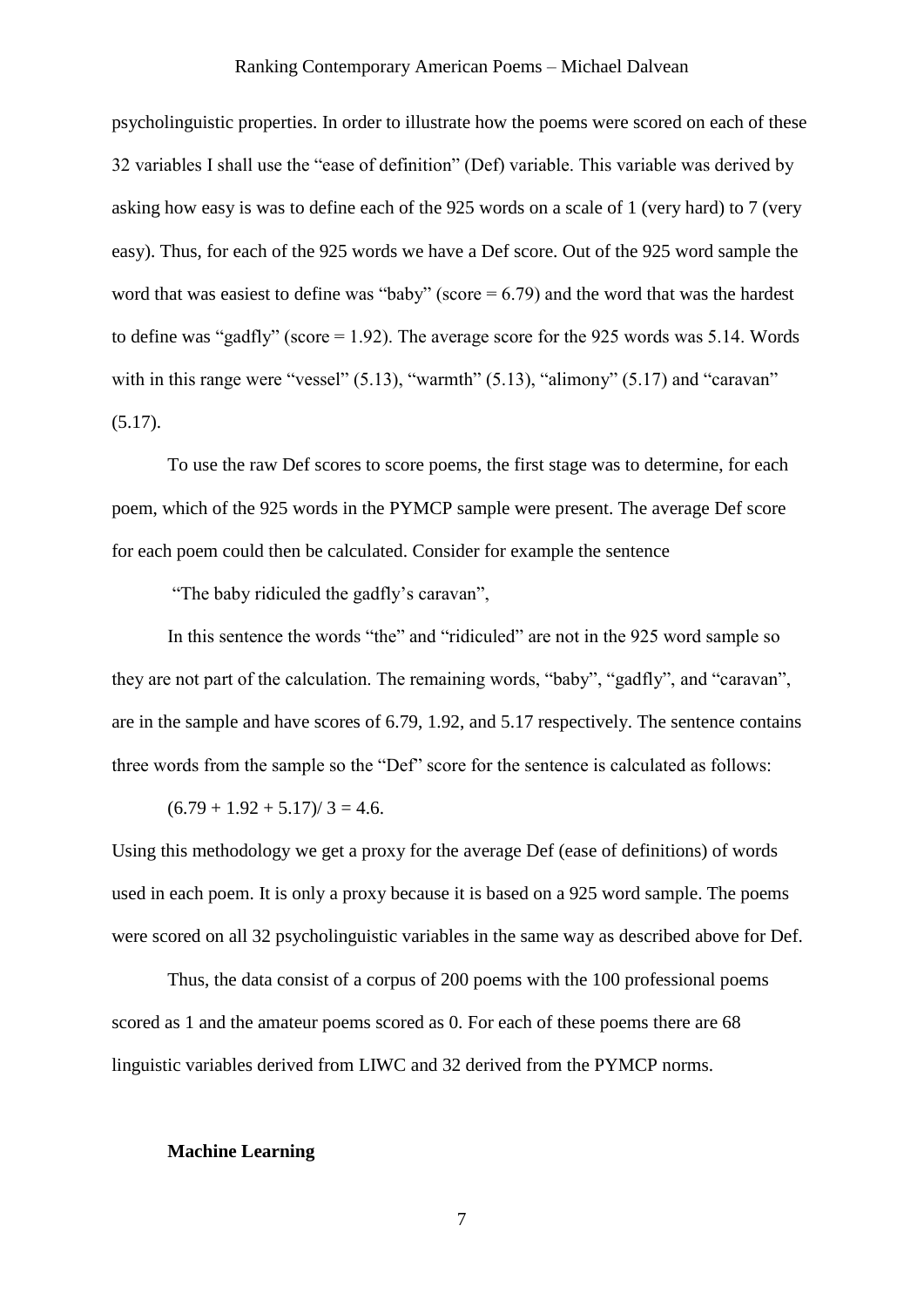It is apparent that the number of variables under consideration is half the sample size. In traditional hypothesis testing this would be a problem. However, recent advances in machine learning have pointed the way towards making sense of situations in which there is a great number of independent variables. Much of this approach has been developed in the context of gene sequencing in which it is not unusual to have a sample size of less than 200 and yet the number of independent variables that need to be considered is several thousand. Ultsch and Kämpf (2004) give an example of a data set consisting of 72 leukemia patients and 7192 variables. Clearly there needs to be some way of selecting the variables that are likely to provide the best signal. The solution used in this paper is to use logistic regression with forward stepwise selection. Under this procedure variables are selected according to an algorithm that surveys all the independent variables and selects the independent variable that provides the best logistic fit for the dependent variable. This procedure continues until no additional variables can be found that add to the model's ability to fit the data. Clearly, this can lead to problems because it is possible that variables are selected due to their ability to learn the "noise" in the dataset rather than generalize. This is known as "overfitting" (Hawkins, 2004). To prevent overfitting, an independent holdout sample can be used to check the generalization ability of the model at each of the steps in the stepwise procedure. The idea here is that the testing sample will be "held out" from the model building procedure and will only be used to test the generalization ability of the model at each stage of its development. Typically, the generalization ability of a model rises with the first few independent variables added and then falls away as more independent variables are added. As independent variables are added the *internal* measures of model fit such as  $R^2$  tend to rise consistently but the *external* generalization ability (that is, the ability to classify cases that were not used in the creation of the model – the "held out" cases) falls considerably after the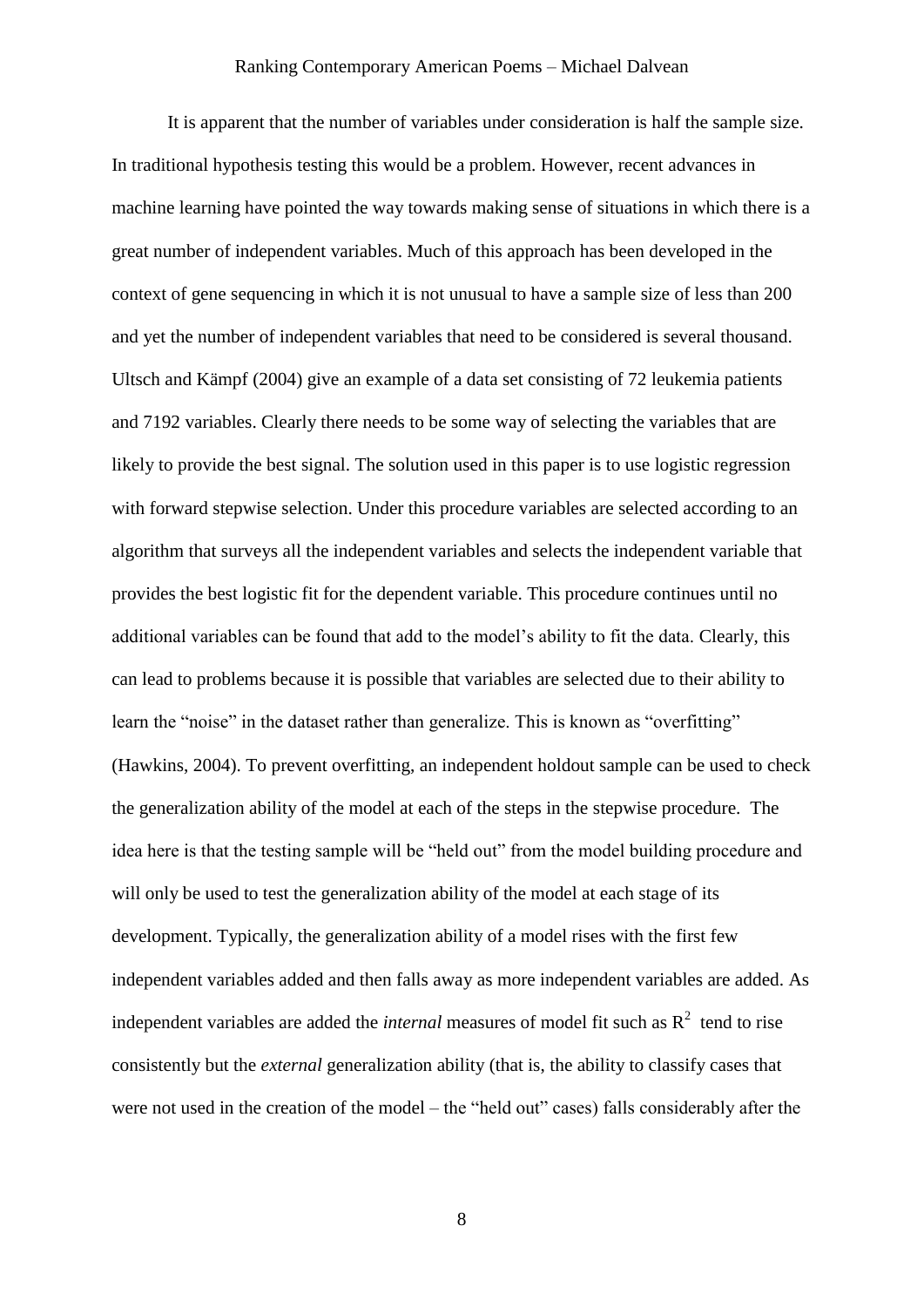first few variables are selected. The idea is to choose the model that maximizes the external generalization ability.

It is important to specify the holdout sample correctly as it must at all times be separate from the sample of the data used to create the model. The idea here is that a certain proportion of the data *p* should be used to create the model and the remaining proportion 1 - *p* should be used to test that the model has not been overfitted. If the model is able to generalize then it should be able to correctly classify cases that were not used in creating it. This "holdout" sample is one way of doing this and is a standard method of testing models in machine learning.

Another technique derived from machine learning is the use of an ensemble of models to increase the classification accuracy. The idea here is that averaging the outputs of several different models will likely increase the overall accuracy. This assumes that the errors of each constituent model in the ensemble are not correlated. One way to do this is to train different models on different subsets of the data. Another way is to use different variables in each constituent model. In this paper the latter approach is the one used.

Before discussing the modeling process in detail it is worthwhile to consider a question that arises in relation to the studies that have been done with this data previously: Why not simply use the logistic equation from Kao and Jurafsky's (2012) analysis? The answer is that there is a problem with overfitting in any modeling and, although it is possible that their equation is not overfitted, in the absence of an independent test using a holdout sample or some similar method, it is always possible that the equation does is overfitted to the data. In such cases the model does not truly generalize but instead "learns" the noise in the sample and is therefore not useful for actually classifying poems into professional amd amateur. This is despite the fact that certain variables may have been identified as being important in such a classification scheme. There is a distinction between traditional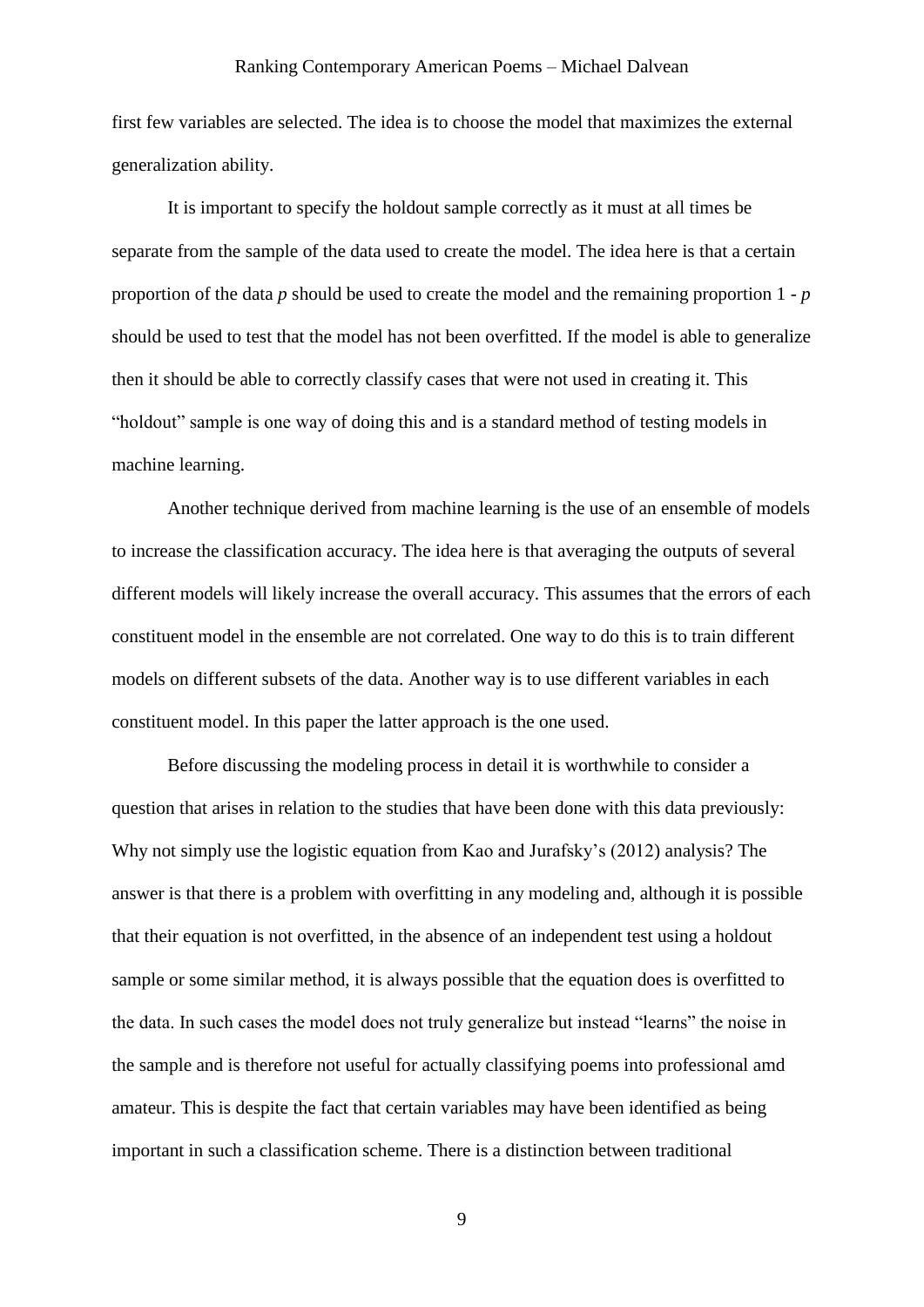hypothesis testing and machine learning. Traditional hypothesis testing is based on the idea that the identification of statistically significant variables is the essential aim as it is required to develop theoretical explanations. The problem with such an approach is that it can lead to the identification of variables that have statistical significance but little discriminant power. The central aim of machine learning, on the other hand, is classification so the discriminant power of the variables selected in crucial. The statistical significance of variables is not as important as whether they are able to increase the classification accuracy of the model.

#### **Modeling and Results**

The first stage of the modeling procedure is to divide the sample  $(n=200)$  into a training sample of  $n = 100$  and a testing sample of  $n = 100$ . The training sample will be used to create models using the stepwise procedure while the testing sample will be "held out" from the model building procedure and used only to test each model created at each step of the stepwise procedure. Thus, 50 of the amateur poems were randomly selected from the 100 amateur poems and 50 of the professional poems were randomly selected from the 100 professional poems.

The next stage of the process was to run the stepwise procedure using all 100 linguistic variables. The stepwise procedure continued for 13 iterations and then stopped. The best classification accuracy for the holdout sample occurred at step 2. This model consisted of two variables: article (e.g.: "the", "a") and; insight (e.g.: "explain", "feel"). Both of these are LIWC variables. The sensitivity was 76%, the specificity was 72% giving an overall accuracy of 74%. This yields a Cohen's Kappa value of .48 which is highly statistically significant (Test of Ho: Kappa=0:  $z=4.80$ , p =0.0000 t.t.t.). Parameter estimates for this model are presented in Table 1.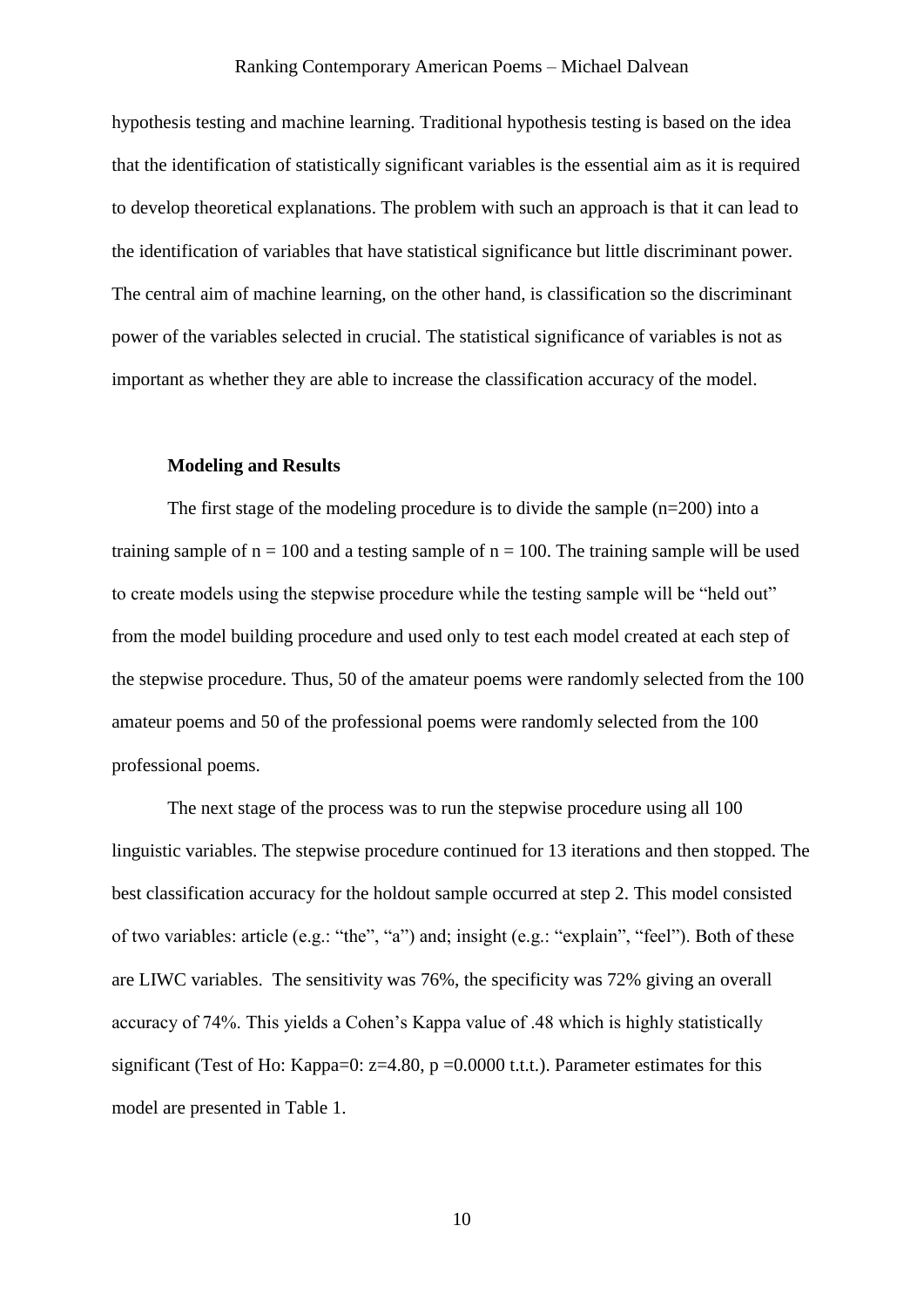#### Table 1 about here

The next model was created by removing the two variables article and insight from the pool of potential independent variables and running the stepwise procedure again. The stepwise procedure continued for 5 iterations and then stopped. The best classification accuracy for the holdout sample occurred at step 2. This model consisted of two variables: affect (e.g.: "gentle", "terrible") and; cognitive mechanisms (e.g.: "imagine", "consider"). Both of these are LIWC variables. The sensitivity was 74%, the specificity was 74% giving an overall accuracy of 74%. This yields a Cohen's Kappa value of .48 which is highly statistically significant (Test of Ho: Kappa=0: z=4.80, p =0.0000 t.t.t.). Parameter estimates for this model are presented in Table 2.

#### Table 2 about here

The two variables affect and cogmech were removed from the potential pool of independent variables and the stepwise procedure run again. However, subsequent models had a lower classification accuracy than Models 1 and 2. The summary accuracy and parameter estimates for models 1 and 2 are given in Table 3.

#### Table 3 about here

The PYMC variables were not selected by the search procedure in the creation of the first two models. In order to introduce them into the analysis a different search procedure was undertaken. All the LIWC variables were removed from the potential pool and only the PYMC variables were retained for subsequent model building. The idea here is that the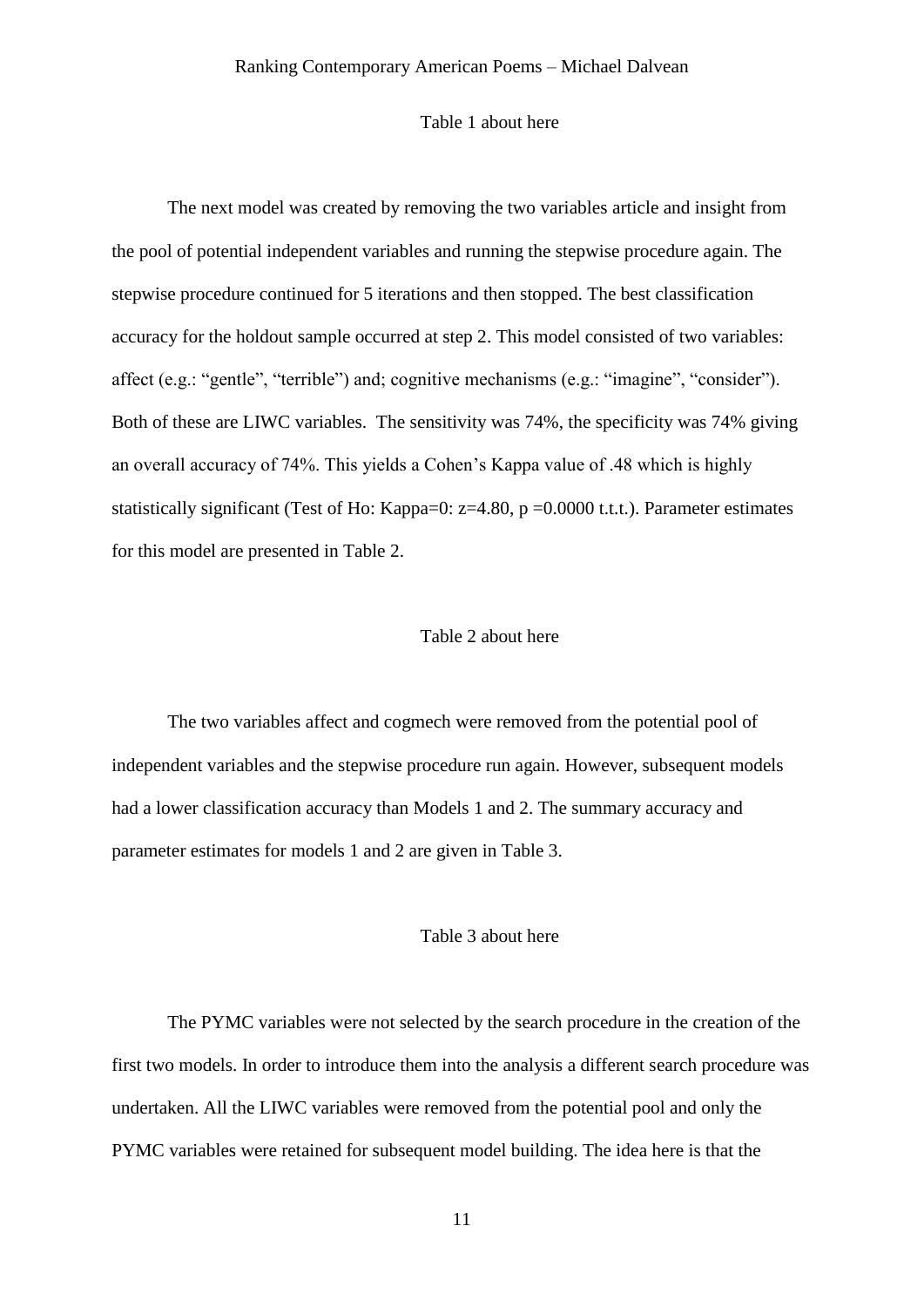stepwise procedure is a "greedy" search algorithm which takes, at each step, the variable with the greatest model fitting power. This means that some combinations of variables can be overlooked because some variables work best when combined with other variables which may not be identifiable with individual sweeps of the data. The model building described above did not use any PYMC variables because, as individual variables, the LIWC variables performed better. By eliminating the LIWC variables there is the possibility that some combination of PYMC variables will be selected and, in combination with other PYMC variables, perform well.

Thus, the same procedure as that enumerated above was undertaken but with only the PYMC variables. That is, when the best model for a given iteration was identified, the constituent variables from that model were eliminated from the pool of potential independent variables and the procedure was run again. The resulting models from this procedure are listed in Table 4.

#### Table 4 about here

Clearly, all the models created using the LIWC variables (Models 1 and 2) and those using the PYMC variables (Models 3,4 and 5) are able to classify the holdout sample well beyond chance alone. The worst performing model is Model 3 and the Cohen,s Kappa for this model is .44 and this is well beyond chance (Test of Ho: Kappa=0: z=4.40, p =0.0000 t.t.t.).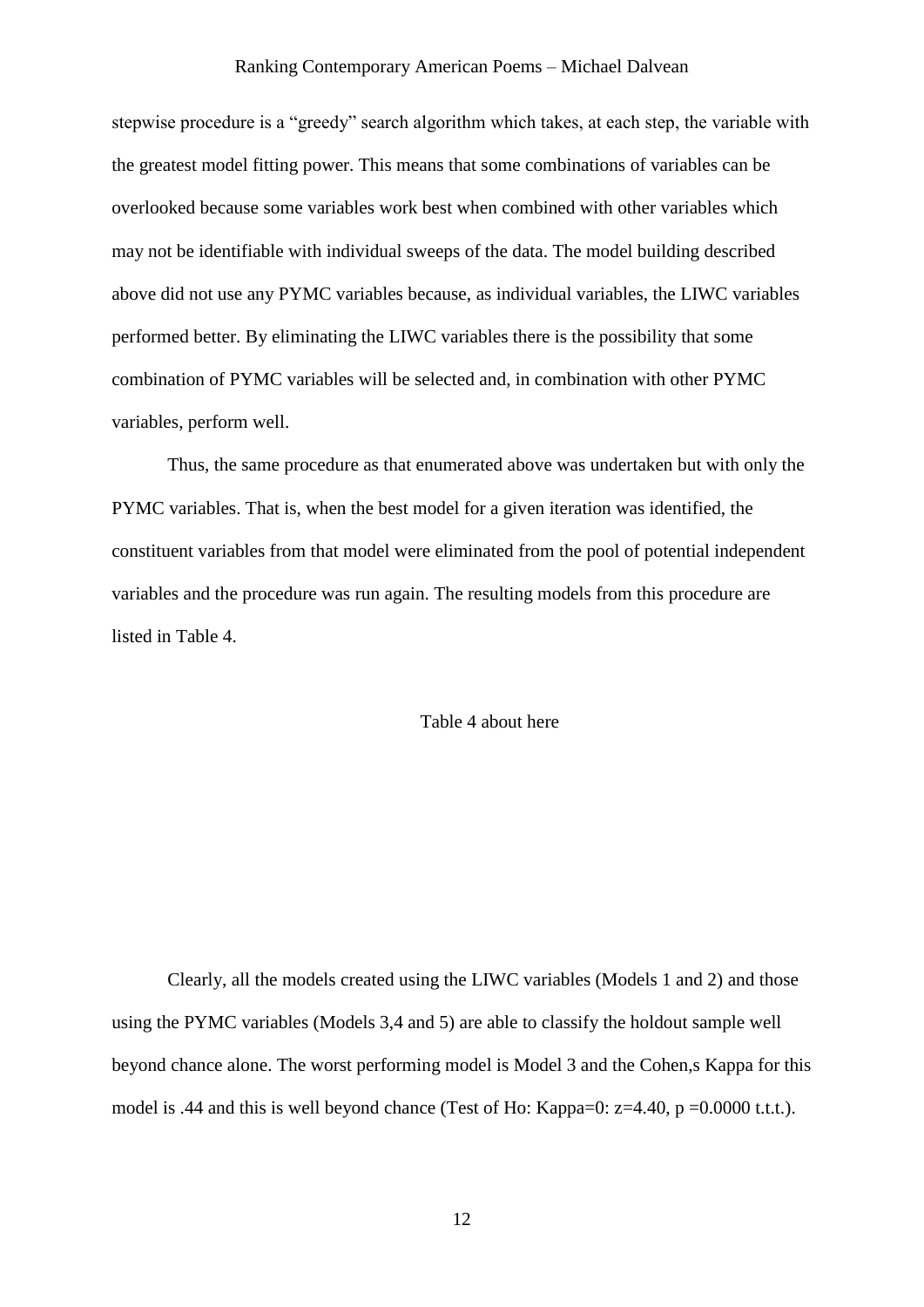Thus, we have five models each of which is able to classify the holdout sample  $(n = 100)$ with an accuracy of between 72% (Model 3) and 78% (Model 4).

The next stage is to average the results of all models to see if this increases the accuracy over that of the highest model in the ensemble. Model 4 has an accuracy of 78% and so the ensemble will only be considered an improvement if the ensemble classifies more accurately than this.

The ensemble score is derived by averaging the logistic score for each case across the 5 models. If the average is above .5 the case is scored as a 1 while if the score is below .5 the case is scored as a 0. The result of the ensemble is a sensitivity of 82%, specificity of 78% giving an overall accuracy of 80%. The Cohen's Kappa value for this result is .6 which is significantly above chance (Test of Ho: Kappa=0:  $z=6.00$ ,  $p = 0.0000$  t.t.t.). Thus, the accuracy of the ensemble of 80% is greater than the accuracy of any of the constituent models in the ensemble.

#### **Ranking the Poems**

The upshot of the preceding section is that we have an algorithm that is able to correctly classify poems as professional/amateur with an accuracy of 80% using linguistic variables. There are several applications for such an algorithm. For example, a publisher who needs a quick way of sorting through the voluminous submissions received on a weekly basis could first select a filtered list by running poems though such an algorithm. However, I wish to discuss a different application – the ranking of contemporary established poems. There is a tradition of regarding poets as "great", "minor". We tend to ignore the fact that some poets are not great or minor but are simply forgotten, as Forsythe's (2000) study emphasizes. TS Eliot points out that there is a distinction between major and minor poets but that most people would disagree about which poets should be on which lists (Eliot, 1946). The point of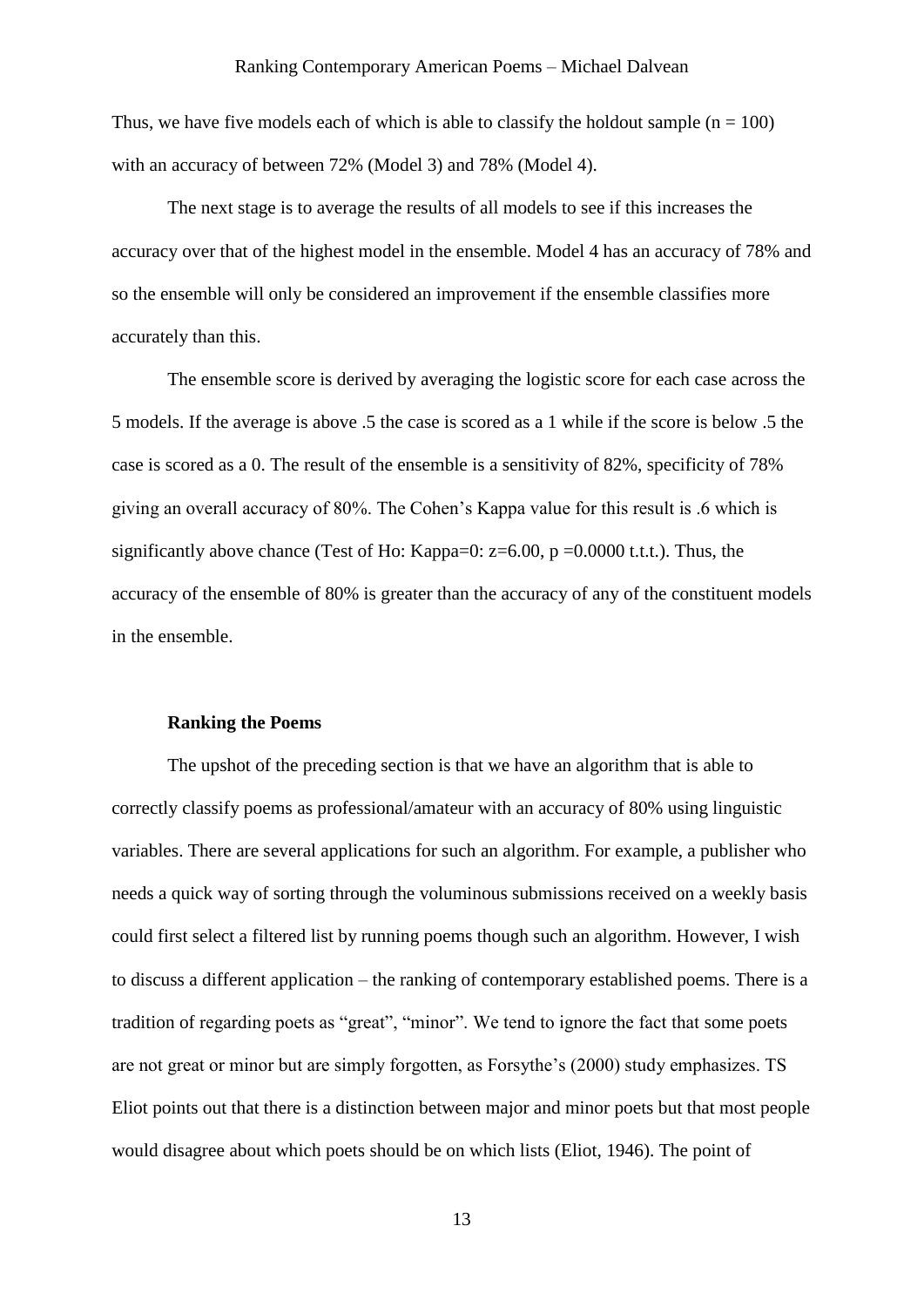ranking poems using a classification scheme such as the one advocated in this paper is that such a method provides an objective measure of the likely subjective judgments of many individuals.

The procedure is to use the ensemble classifier to give each of the established poems a score which can then be used to place them on a continuum from most professional to least professional. The score is simply the score derived by the ensemble classifier. That is, the score is the average logit score derived from the 5 logit scores of the 5 constituent models in the ensemble.

The amateur poets are excluded from this comparison for the simple reason that their status is not in contention. However it should be noted that there is no reason that we could not provide a score for the purposes of identifying amateur poems who are producing work of a professional standard. In this regard it is worthwhile noting that in the control group of 100 amateur poets, there are 22 with logit scores in the "professional" range of <.5. Of these 22, three score in the very high range of >.8 suggesting that these poems may be indicative of future poetic success.

Table 5 lists the poems and authors in descending order of logit scores. The highest score is .88 for the poem *Working Late* by Louis Simpson. The lowest score is .09 for Blackberry Eating by Galway Kinnell.

#### Table 5 about here

The vast majority of the poems, 86 out of 100, have scores in the "professional" range of >.5. Interestingly, 14 of the poems score in the amateur range of <.5. In other words, there are 14 poems that are more like amateur poems than professional poems. One way to explain this is that this can be expected given that the classifier has a specificity of 82%. In other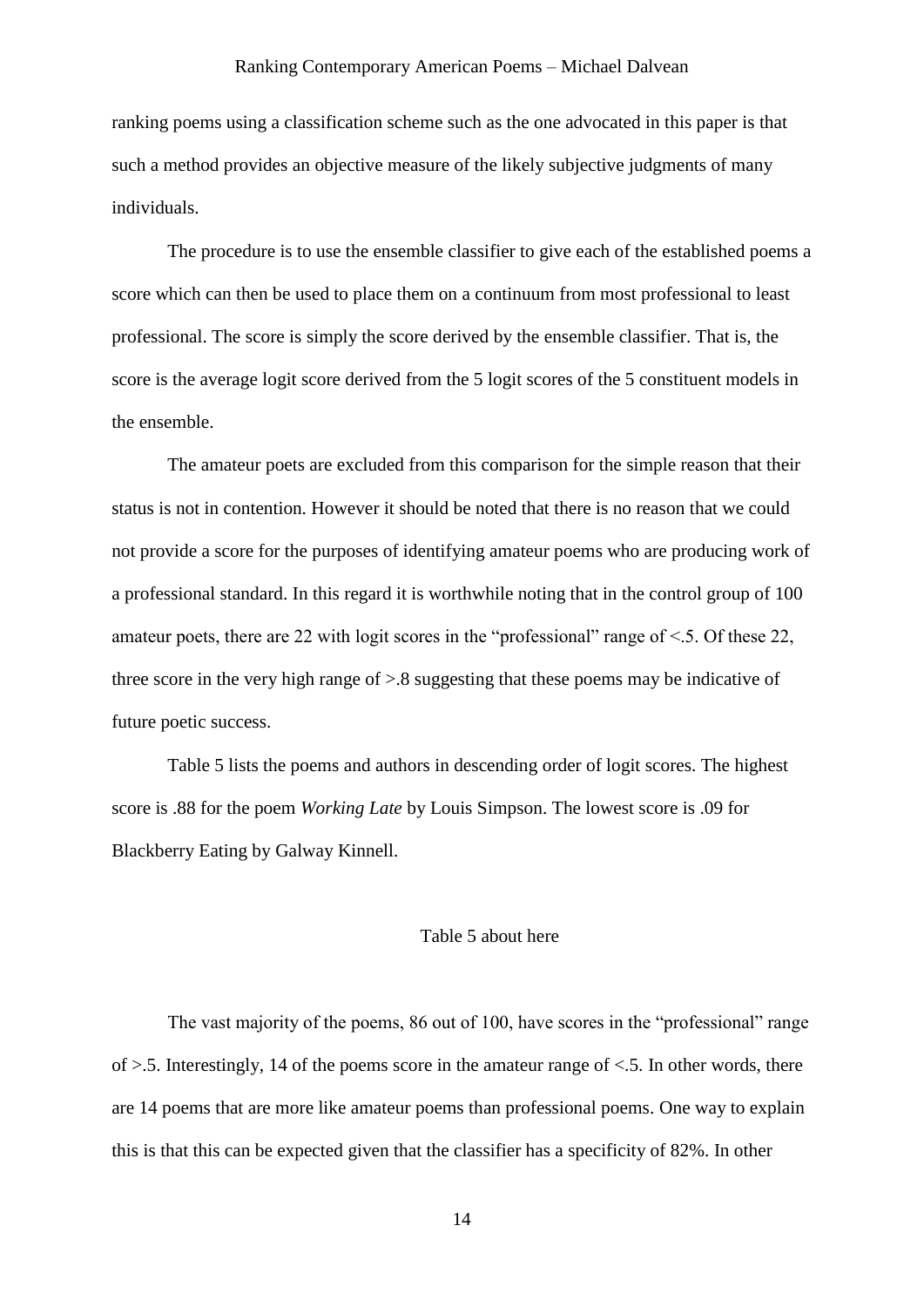words, there will be up to 18% that are misclassified. The 14 misclassified poems represent a misclassification of 14% which is within the expected error range.

However, this interpretation has one important caveat in that when we compare the poets who have more than one poem in the corpus, there is a great deal of consistency in the classifications of their poems. Of those poets who have more than one poem in the corpus, most show consistently high or low quality. For example, Ai has two poems in the corpus, *Riot Act April 29 1992* and *Twenty Year Marriage* which score in the high to very high range of .71 and .82 respectively. At the other extreme are Galway Kinnell and Robert Creely who also have two poems each in the corpus but whose poems both score in the amateur range of <.5. Finally, there are poets who have poems in each of the high and low scoring categories. CD Wright, for example scores .47 for Approximately Forever and .78 for More Blues and the Abstract Truth. Carol frost has three poems in the corpus and these show great variation from .4 for *Sexual Jealousy* to .59 for *The Undressing* and .79 for *To Kill a Deer*. In all there are six poets who straddle the two categories. Given that there are 30 poets with more than one poem in the corpus, the majority (26) have poems in one category or another. Thus, the 6 that straddle two categories represent the exceptions rather than the norm. Furthermore, where a single poet has more than one poem in the "amateur" range, this is not merely a result of the 20% error of the classifier but may indicate that the poems are in fact more like amateur poems than professional poems.

#### **Conclusion**

In this paper I have extended the work of Kao and Jurafsky  $(2012)$  in three ways: 1) I have examined a greater number of linguistic variables and in the process I have identified a number of variables that have not previously been linked with poetic skill. Secondly I have created an ensemble classifier consisting of 5 models. The classifier has a holdout sample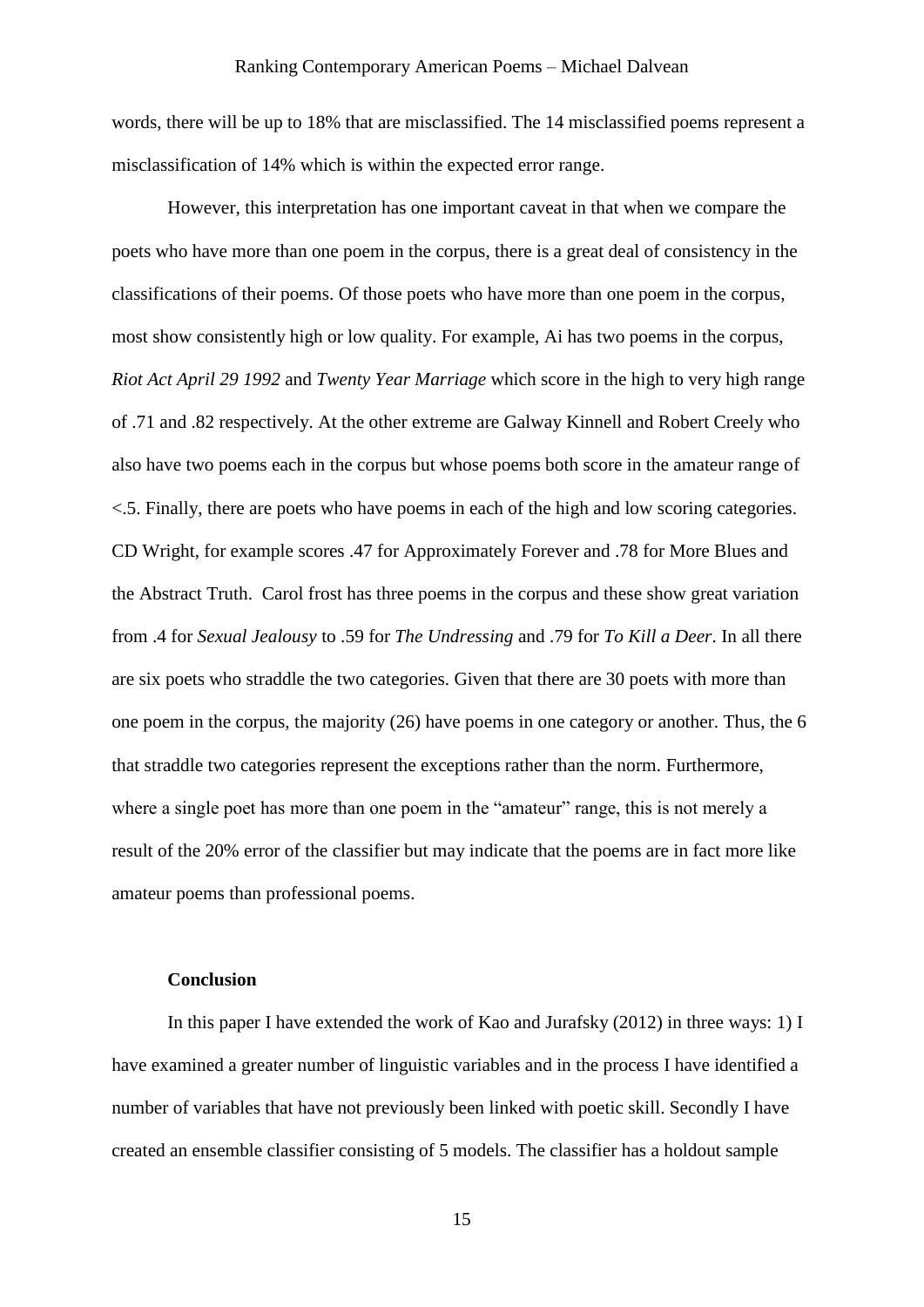accuracy of 80%. Finally, I have used the classifier to rank a corpus of contemporary

American poems. This ranking is an objective means of determining which poems are more

like amateur poems and which are more like professional poems.

## **Bibliography**

- Clarke, J., & Paivio, A. (2004). Extensions of the Paivio, Yuille and Madigan (1968) Norms. *Behavioral research Methods, 36*(3), 371-383.
- Eliot, T. (1946). What is Minor Poetry? *The Sewanee Review, 54*(1), 1-18.
- Forsythe, R. (2000). Pops & Flops: Some Properties of Famous English Poems. *Empirical Studies of the Arts, 18*(1), 49-67.
- Green, E., Bodrumlu, T., & Knight, K. (2010). Automatic Analysis of Rhythmic Poetry with Applications to Generation and Translation. *Proceedings of the 2010 Conference on Empirical Methods in Natural Language Processing* (pp. 524-533). EMNLP 2010.
- Hawkins, D. (2004). The Problem of Overfitting. *Journal of Chemical Information and Computer Science, 44*(1), 1-12.
- Kao, J., & Jurafsky, D. (2012). A Computational Analysis of Style, Affect, and Imagery in Contemporary Poetry. *NAACL Workshop on Computational Linguistics for Literature.* Retrieved January 4, 2013, from http://www.stanford.edu/~jurafsky/kaojurafsky12.pdf
- Kaplan, D., & Blei, D. (2007). A computational approach to style in American poetry. *IEEE Conference on Data Mining.* IEEE.
- Paivio, A., Yuille, J., & Madigan, S. (1968). Concreteness, Imagery, and Meaningfulness Values for 925 Nouns. *Journal of Experimental Psychology, 76*(1, Pt 2), 1-25.
- Pennebaker, J., Chung, C., Ireland, M., Gonzales, A., & Booth, R. (2007). The Development and Psychometric Properties of LIWC 2007. Austin, TX. Retrieved March 18, 2008, from www.LIWC.net
- Pennebaker, J., Francis, M., & Booth, R. (2001). Linguistic Inquiry and Word Count (LIWC). Mahwah, NJ: Erlbaum.
- Poulin, A., & Waters, M. (Eds.). (2006). *Contemporary American Poetry, eighth ed.* Houghtin Mifflin Company.
- Ultsch, A., & Kämpf, D. (2004). Knowledge Discovery in DNA Microarray Data of Cancer Patients with Emergent Self Organizing Maps. *ESANN 2004 Proceedings - European Symposium on Artificial Neural Networks, 28-30 April*, (pp. 501-506). Bruges.
- Watson, D., Clark, L., & Tellegen, A. (1988). Development and Validation of Brief Measures of Positive and Negative Affect: The PANAS Scales. *Journal of Personality and Social Psychology, 54*(6), 1063-1070.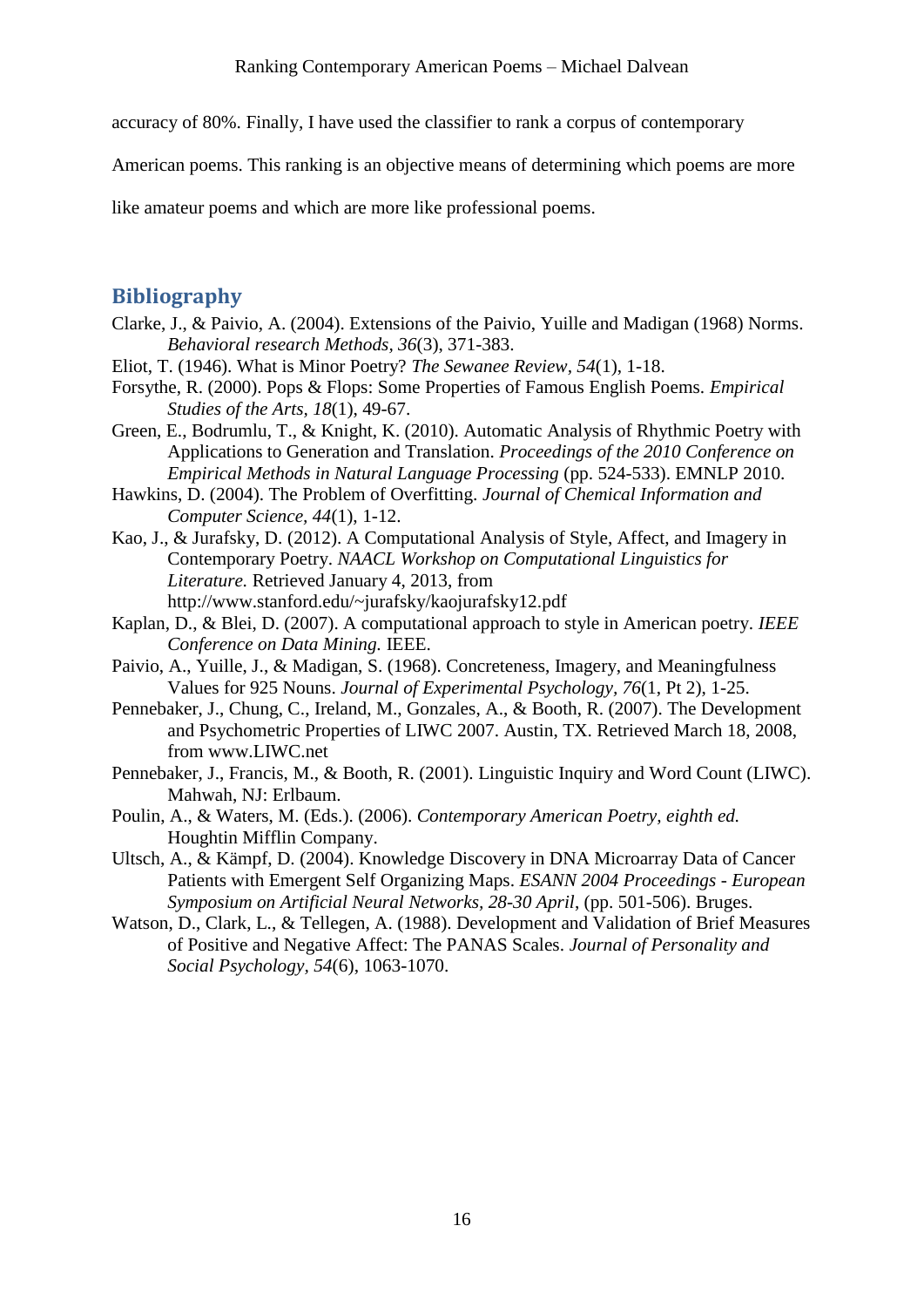## **Appendix: Tables**

Table 1: Parameter Estimates for Model 1.

| Variable  | R        | Sig   | Exp(B) |  |
|-----------|----------|-------|--------|--|
| article   | 0.379    | 0     | 1.461  |  |
| insight   | $-0.703$ | 0.001 | 0.495  |  |
| IConstant | -1,505   | 0.043 |        |  |

Table 2: Parameter Estimates for Model 2.

| Variable | R        | Sia | Exp(B) |
|----------|----------|-----|--------|
| laffect  | $-0.561$ |     | 0.57   |
| cogmech  | $-0.282$ | 0   | 0.754  |
| Constant |          |     | 117    |

Table 3: Parameter Estimates and Accuracy Data for Models 1 and 2

|       | Sensitivity | Specificity | Accuracy | Variables | Examples                    | В        | Sig   | Exp(B) |
|-------|-------------|-------------|----------|-----------|-----------------------------|----------|-------|--------|
| Model | 76%         | 72%         | 74%      | Article   | "the", "a"                  | 0.379    | 0.000 | 1.461  |
|       |             |             |          | Insight   | "imagine",<br>"contemplate" | $-0.703$ | 0.001 | 0.495  |
|       |             |             |          | Constant  |                             | $-1.505$ | 0.043 | 0.222  |
| Model |             |             |          | Affect    | "gentle", "terrible"        |          |       |        |
| 2     | 74%         | 74%         | 74%      |           |                             | $-0.561$ | 0.000 | 0.570  |
|       |             |             |          | Cogmech   | "imagine", "consider"       | $-0.282$ | 0.000 | 0.574  |
|       |             |             |          | Constant  |                             | 7.000    | 0.000 | 1177   |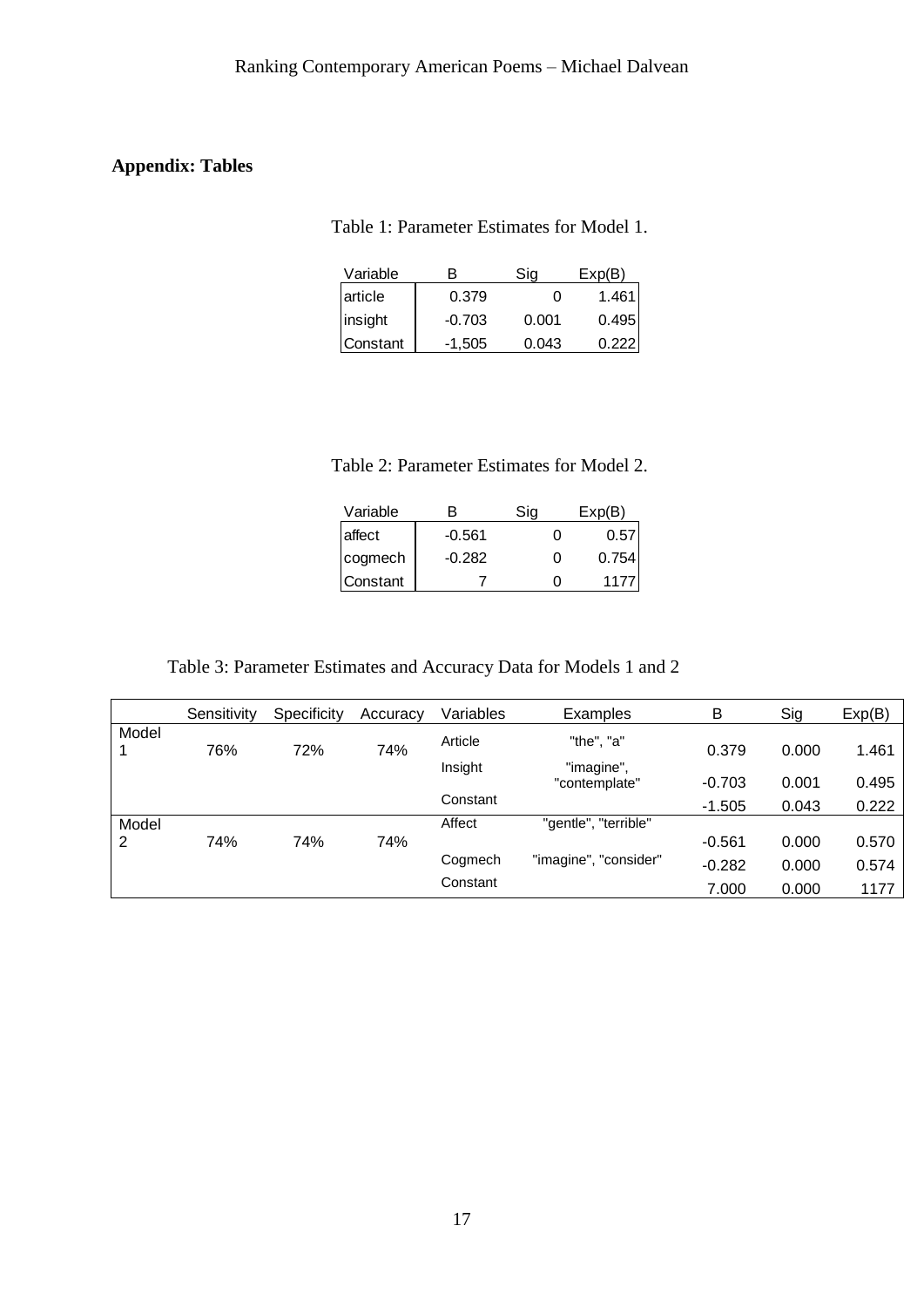|         | Sensitivity | Specificity | Accuracy   | Variables             | Description                       | B        | Sig   | Exp(B)  |
|---------|-------------|-------------|------------|-----------------------|-----------------------------------|----------|-------|---------|
| Model 3 | 72%         | 72%         | 72%        | <b>EMO</b>            | Emotional Content <sup>2</sup>    | $-1.305$ | 0.000 | 0.271   |
|         |             |             |            | Constant              |                                   | 5.557    | 0.000 | 259.007 |
| Model 4 | 78%         | 78%         | 78%        | <b>IMG</b>            | Imagery <sup>3</sup>              | 0.746    | 0.017 | 2.108   |
|         |             |             |            | <b>RHY</b>            | No. of Rhyming Words <sup>4</sup> | $-1.598$ | 0.026 | 0.202   |
|         |             |             |            | <b>EMOGD</b>          | Goodness deviation <sup>5</sup>   | $-2.025$ | 0.000 | 0.132   |
|         |             |             |            | Constant              |                                   | 3.276    | 0.128 | 146.240 |
| Model 5 | 72%         | 80%         | 76%        | <b>CON</b>            | Concreteness <sup>o</sup>         | 0.474    | 0.013 | 1.606   |
|         |             |             | <b>GDN</b> | Goodness <sup>7</sup> | $-1.101$                          | 0.006    | 0.332 |         |
|         |             |             |            | Constant              |                                   | 3.182    | 0.196 | 24.096  |

<u>.</u>

<sup>&</sup>lt;sup>2</sup> Emotional content of nouns in the 925 word sample was derived by asking subjects to rate words according to the degree to which the words would evoke a positive or negative emotional response from people. Words that elicit strong feelings get high ratings. Words that are not emotional get low ratings.

<sup>&</sup>lt;sup>3</sup> Imagery of nouns in the 925 word sample was derived by asking subjects to rate words according to the degree to which it was possible to imagine an image to represent the word. Words that elicit strong/weak images get high/low ratings. Imagability is highly correlated with concreteness.

<sup>&</sup>lt;sup>4</sup> The number of rhymes for words in the 925 noun sample was derived by asking subjects, for each word, whether they can think of many words that rhyme with the given word (high rating) or few words that rhyme with it (low rating).

<sup>&</sup>lt;sup>5</sup> Goodness deviation was calculated by taking the absolute deviation from neutral of goodness ratings (see note 7 below).

<sup>&</sup>lt;sup>6</sup> Concreteness ratings were derived by asking subjects how easy it was to form a sensory impression of the noun depicted. Those that were easy/difficult to associated with a sense were hated high/low on concreteness.

 $7$  Goodness ratings for nouns in the 925 noun sample were derived from subjects' impressions of the extent to which the word evokes a high level of goodness (high rating) or badness (low rating).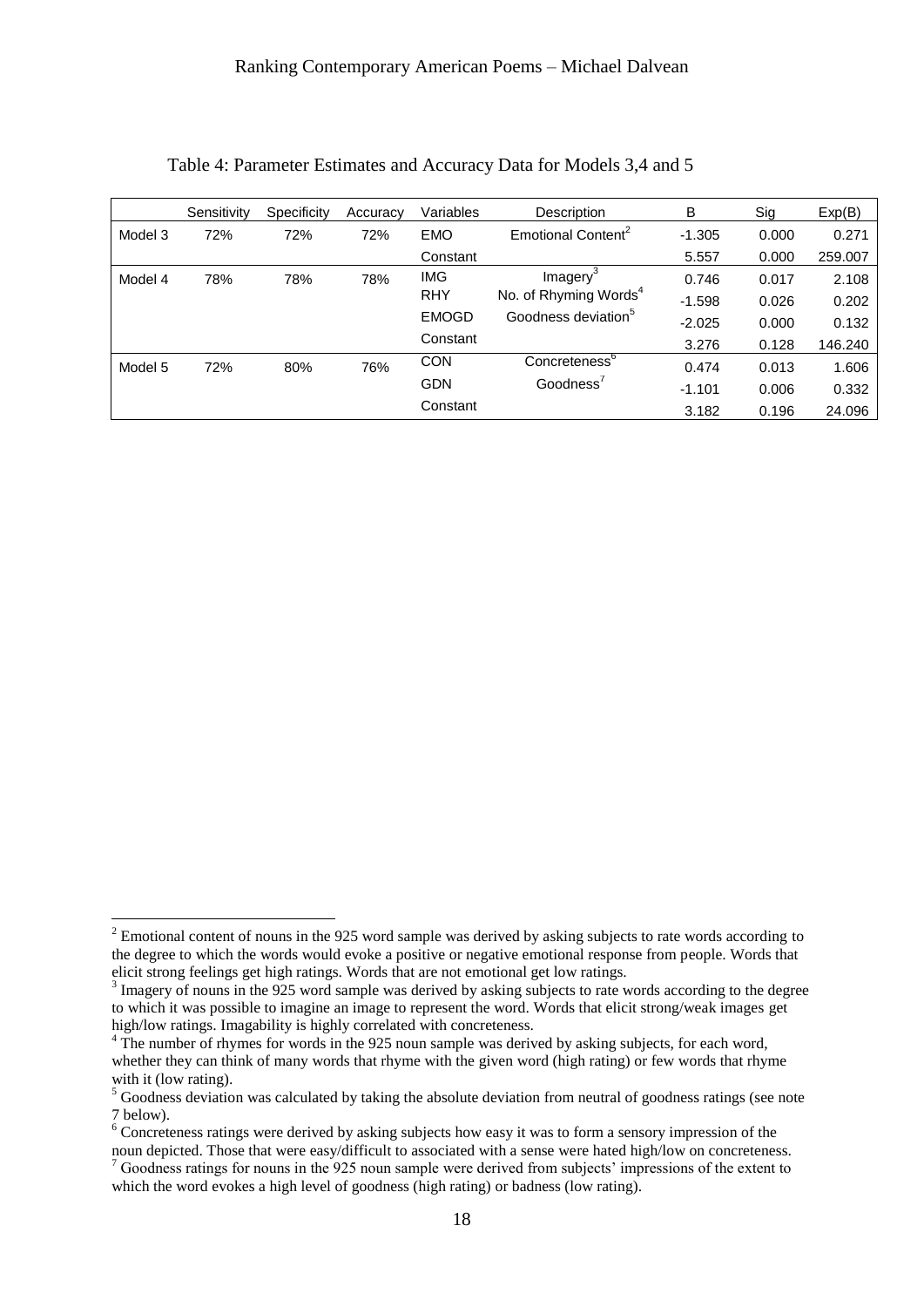| Title                                                              | Author                    | Logit |
|--------------------------------------------------------------------|---------------------------|-------|
| <b>Working Late</b>                                                | Louis Simpson             | 0.88  |
| The Image                                                          | <b>Robert Hass</b>        | 0.87  |
| How Simile Works                                                   | Albert Goldbarth          | 0.87  |
| <b>Eating Alone</b>                                                | LiYoung Lee               | 0.86  |
| Facing It                                                          | Yusef Komunyakaa          | 0.86  |
| <b>Nostos</b>                                                      | Louise Gluck              | 0.84  |
| Hello                                                              | Naomi Shihab Nye          | 0.84  |
| <b>Twentyyear Marriage</b>                                         | Ai                        | 0.82  |
| The Room of My Life                                                | Anne Sexton               | 0.82  |
| <b>Years End</b>                                                   | <b>Ellen Bryant Voigt</b> | 0.82  |
| Dearest Reader                                                     | <b>Michael Palmer</b>     | 0.81  |
| When You Go Away                                                   | <b>WS Merwin</b>          | 0.80  |
| Power                                                              | Adrienne Rich             | 0.80  |
| Lying in a Hammock at William Duffys Farm in Pine Island Minnesota | James Wright              | 0.80  |
| University Hospital Boston                                         | Mary Oliver               | 0.80  |
| The Prediction                                                     | <b>Mark Strand</b>        | 0.80  |
| Traveling through the Dark                                         | <b>William Stafford</b>   | 0.79  |
| The Small Vases from Hebron                                        | Naomi Shihab Nye          | 0.79  |
| Japan                                                              | <b>Billy Collins</b>      | 0.79  |
| To Kill a Deer                                                     | <b>Carol Frost</b>        | 0.79  |
| <b>Variations On A Text</b>                                        | Vallejo                   | 0.79  |
| More Blues and the Abstract Truth                                  | CD Wright                 | 0.78  |
| To Dorothy                                                         | Marvin Bell               | 0.78  |
| Gin                                                                | David St John             | 0.78  |
| Cleaning a Fish                                                    | Dave Smith                | 0.78  |
| The Fish                                                           | Elizabeth Bishop          | 0.78  |
| <b>GlassBottom Boat</b>                                            | <b>Elizabeth Spires</b>   | 0.78  |
| The Choir                                                          | Olga Broumas              | 0.78  |
| Writing in the Afterlife                                           | <b>Billy Collins</b>      | 0.77  |
| Dream Song 172 Your face broods                                    | John Berryman             | 0.77  |
| Reuben Reuben                                                      | Michael S Harper          | 0.77  |
| Fork                                                               | <b>Charles Simic</b>      | 0.77  |
| body                                                               | James Merrill             | 0.77  |
| The Abduction                                                      | <b>Stanley Kunitz</b>     | 0.77  |
| Warning to the Reader                                              | Robert Bly                | 0.76  |
| Notice What This Poem Is Not Doing                                 | William Stafford          | 0.76  |
| <b>Crossing The Water</b>                                          | Sylvia Plath              | 0.76  |
| Animals Are Passing From Our Lives                                 | Philip Levine             | 0.76  |
| In Trackless Woods                                                 | <b>Richard Wilbur</b>     | 0.76  |
| Onions                                                             | <b>William Matthews</b>   | 0.75  |

Table 5: Professional Poems Ranked by Logit Scores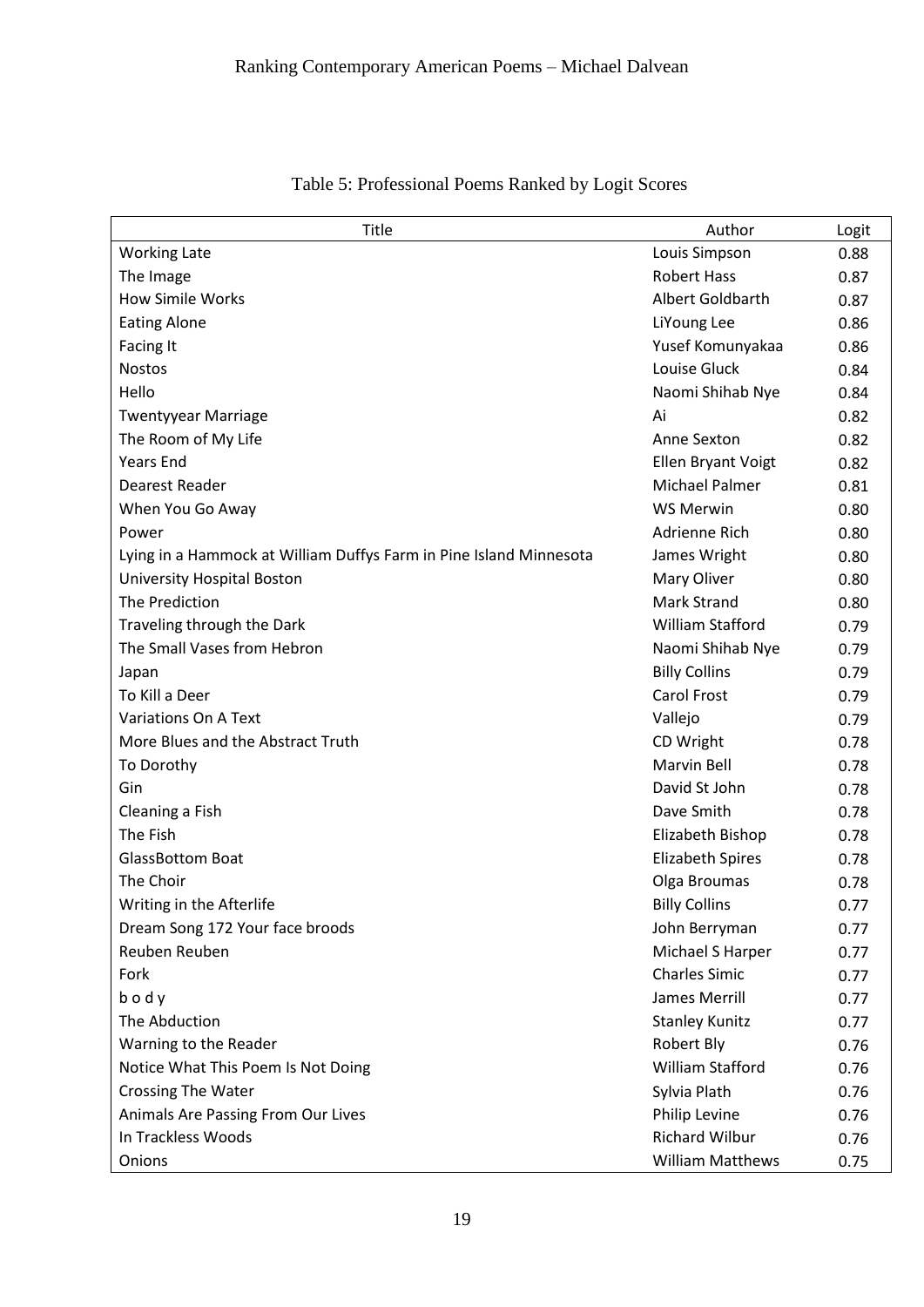| <b>Title</b>                                                | Author                  | Logit |
|-------------------------------------------------------------|-------------------------|-------|
| <b>Clear Night</b>                                          | <b>Charles Wright</b>   | 0.75  |
| May 1968                                                    | Sharon Olds             | 0.75  |
| Those Winter Sundays                                        | Robert Hayden           | 0.74  |
| at the cemetery walnut grove plantation south carolina 1989 | Lucille Clifton         | 0.73  |
| Charles on Fire                                             | James Merrill           | 0.73  |
| Thrall                                                      | Carolyn Kizer           | 0.73  |
| Why I Am Not A Painter                                      | Frank OHara             | 0.72  |
| The Dancing                                                 | <b>Gerald Stern</b>     | 0.72  |
| Riot Act April 29 1992                                      | Ai                      | 0.71  |
| Root Cellar                                                 | <b>Theodore Roethke</b> | 0.71  |
| Absences                                                    | <b>Donald Justice</b>   | 0.71  |
| The Porcelain Couple                                        | Donald Hall             | 0.71  |
| <b>Minor Miracle</b>                                        | Marilyn Nelson          | 0.70  |
| This Night                                                  | William Heyen           | 0.70  |
| Aubade Some Peaches After Storm                             | <b>Carl Phillips</b>    | 0.70  |
| Oranges                                                     | Gary Soto               | 0.70  |
| The Intruder                                                | Carolyn Kizer           | 0.69  |
| Wingfoot Lake                                               | <b>Rita Dove</b>        | 0.68  |
| To an Adolescent Weeping Willow                             | Marvin Bell             | 0.68  |
| They Feed They Lion                                         | Philip Levine           | 0.68  |
| Heaven as Anus                                              | Maxine Kumin            | 0.67  |
| The Strange People                                          | Louise Erdrich          | 0.67  |
| The Russian                                                 | Robert Bly              | 0.66  |
| My Noiseless Entourage                                      | <b>Charles Simic</b>    | 0.66  |
| <b>New Vows</b>                                             | Louise Erdrich          | 0.65  |
| The Older Child                                             | Kimiko Hahn             | 0.64  |
| My Indigo                                                   | LiYoung Lee             | 0.64  |
| Nurture                                                     | <b>Maxine Kumin</b>     | 0.64  |
| Personal Poem                                               | Frank OHara             | 0.63  |
| Her Kind                                                    | Anne Sexton             | 0.61  |
| The Stairway                                                | Stephen Dunn            | 0.61  |
| Tomatoes                                                    | Stephen Dobyns          | 0.60  |
| Letter                                                      | Jean Valentine          | 0.59  |
| The Undressing                                              | Carol Frost             | 0.59  |
| The Mutes                                                   | Denise Levertov         | 0.57  |
| Degrees Of Gray In Philipsburg                              | <b>Richard Hugo</b>     | 0.57  |
| The Summer Day                                              | Mary Oliver             | 0.56  |
| Our Lady of the Snows                                       | <b>Robert Hass</b>      | 0.56  |
| Audacity of the Lower Gods                                  | Yusef Komunyakaa        | 0.56  |
| Hay for the Horses                                          | Gary Synder             | 0.54  |
| A Blessing                                                  | James Wright            | 0.54  |
| Adultery                                                    | James Dickey            | 0.53  |
| <b>Celestial Music</b>                                      | Louise Gluck            | 0.52  |
| To Speak of Woe That Is in Marriage                         | Robert Lowell           | 0.52  |
| For the Anniversary of My Death                             | <b>WS Merwin</b>        | 0.51  |